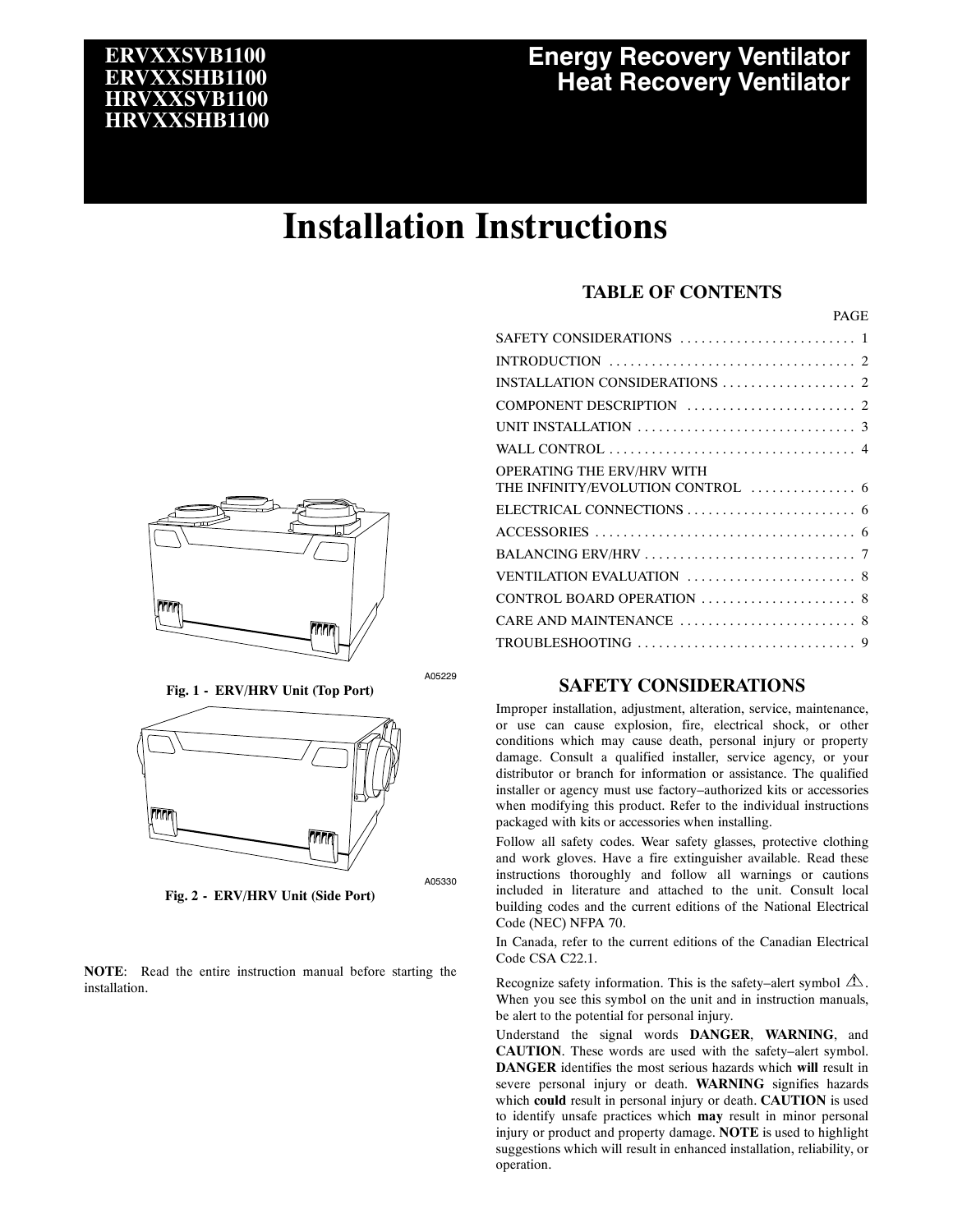#### **INTRODUCTION**

The Energy/Heat Recovery Ventilator (ERV/HRV) is used to exchange indoor stale air with outside fresh air. The unit is equipped with a special energy/heat recovery core which transfers both sensible and/or latent heat between the fresh incoming air and stale exhaust air. The cross–flow design core allows entering and leaving air streams to transfer heat and/or latent energy without mixing. See Fig. 3.



**Fig. 3 - ERV/HRV Airflow During Air Exchange (Bottom view with access door removed)**

The model operates at 2 airflows, 50 CFM in low speed and 100 CFM in high speed. This unit comes in two configurations, vertical or horizontal. Special attention should be given to duct application, balancing the ERV/HRV, and locating unit for easy access and routine maintenance.

# **INSTALLATION CONSIDERATIONS**

## **Inspect Equipment**

Move carton to final installation location. Remove ERV/HRV from carton taking care not to damage unit. Remove all packaging and inspect unit for damage. Remove parts bag from inside unit. File claim with shipping company if shipment is damaged or incomplete. Check to make sure ERV/HRV unit matches Fig. 1 or Fig. 2.

#### **Select Location**

The ERV/HRV **should be located in a conditioned space** and in close proximity to a fused power source. It should be easily accessible for routine maintenance.

If ERV/HRV is installed independent of a forced–air system, unit should be located near the center of the air distribution system. If ERV/HRV is installed in conjunction with a forced–air system, unit should be located next to (or close to) the indoor equipment.

#### **COMPONENT DESCRIPTION**

The following listed items are components of ERVCCSHA. See Fig. 4.

- 1. Exhaust–air connected to outdoor air exhaust hood.
- 2. Fresh–air intake connected to outdoor air inlet hood.
- 3. Fresh–air supply from ERV connected to return–air duct of forced–air system.
- 4. Mechanical filters trap dust contained in the air.
- 5. HRV cores are cross–flow. ERV cores are counter–flow. The cores transfer heat and energy between the two air streams.
- 6. Blowers bring in fresh–air from outside and exhaust stale–air to outside.
- 7. Electronic control circuit ensures proper unit operation.

ERV ports on side (bottom view)

8. Stale air return from building connected to return–air duct system.



A12550

**Fig. 4 - Conventional Horizontal Unit**

See Fig. 5 for terminal connector block for wiring wall and timer controls.



**Fig. 5 - Control Connector**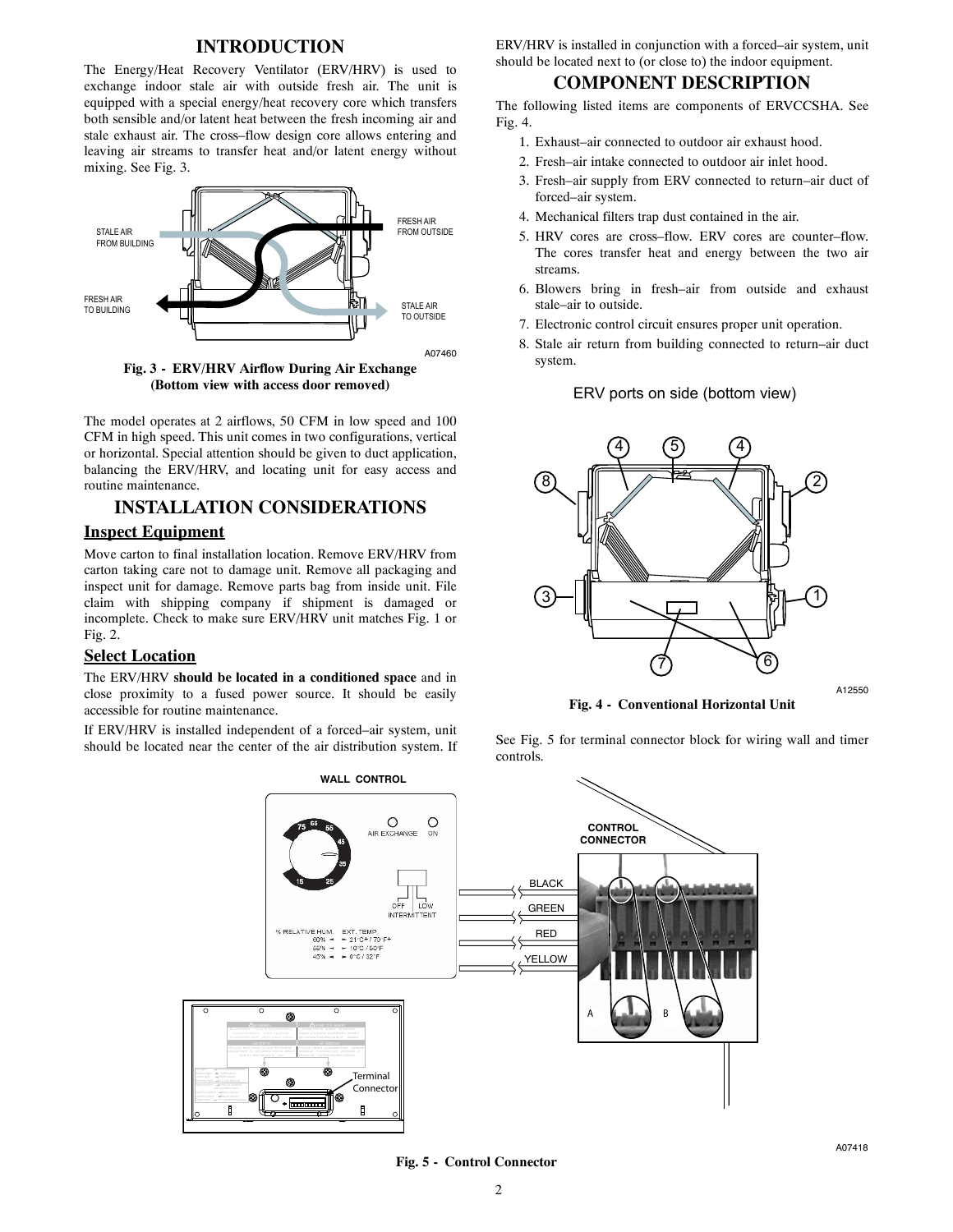# **UNIT INSTALLATION**

# **! CAUTION**

#### **UNIT DAMAGE HAZARD**

Failure to follow this caution may result in equipment damage or improper operation.

Do not install ERV/HRV in a corrosive or contaminated atmosphere.

## **Mount Unit**

The ERV/HRV can be suspended from floor joists using chains and 4 springs. Attach metal hanging bracket to all 4 sides of cabinet. See Fig.6. The unit may be installed on a shelf if an isolation pad is provided to dampen vibration. Unit should always be installed as level as possible.



A05331

## **Independent System Application**

In the absence of a forced–air system and a typical duct system layout, the ERV/HRV can be applied as an independent or stand

**Fig. 6 - Chain Spring Installation**

alone unit. To ensure comfort, this type of application involves running both fresh–air and return–air registers (or stale–air pickup registers) throughout the home.

Fresh–air registers are normally located in bedrooms, dining room, living room, and basement. It is recommended that registers be placed 6 to 12–in (152 to 305mm) from the ceiling on an interior wall and airflow directed toward ceiling. If registers are floor installed, airflow should be directed toward the wall.

# **! WARNING**

#### **CARBON MONOXIDE POISONING HAZARD**

Failure to follow this warning could result in personal injury or death.

Do not install return–air registers (or stale–air pickup registers) in same room as gas furnace or water heater.

Return–air (or stale–air pickup registers) are normally located to draw from kitchen, bathroom, basement, or other rooms where stale–air can exist.

Proper size and type of registers must be used to minimize pressure drop. The velocity of airflow through register should not be above 400 ft (122m) per minute.

Maximum length of duct for the system should be designed according to the highest speed of the unit. Refer to specifications listed in unit Product Data Digest for ventilation capacities.

#### **Forced–Air Application**

Most ERV/HRV applications will be installed in conjunction with new or existing forced–air system. To operate properly, the fresh–air supply and stale–air return from ERV/HRV connect directly to return–air duct system. This is how the ERV/HRV distributes fresh air and removes stale air from inside of building. See Fig. 7. For these installations, furnace or fan coil blower must be interlocked and operate continuously whenever ERV/HRV is energized. See Fig. 17 for interlock wiring detail.

**NOTE**: The fresh air from ERV/HRV is introduced into return–air duct at a point no less than 6 ft (1.8m) upstream of furnace or fan coil. This connection should be direct. See Fig. 7. This is to allow incoming fresh–air to mix before entering indoor equipment.



**Fig. 7 - Exhaust Ventilation**

A07282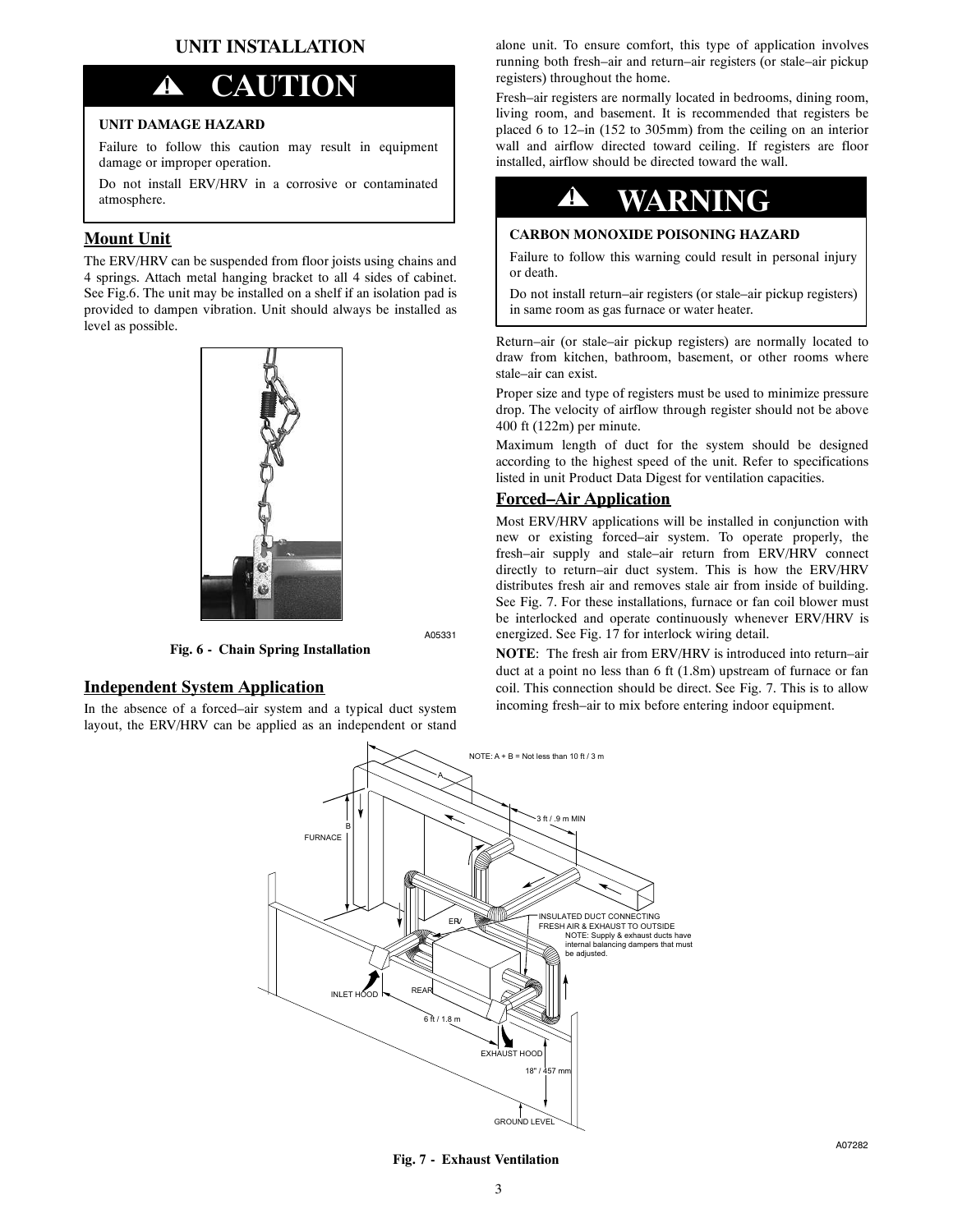#### **Connect Ducts to ERV/HRV**

# **! CAUTION**

#### **PROPERTY DAMAGE HAZARD**

Failure to follow this caution may result in minor property damage from sweating duct or loss of unit efficiency and capacity.

If ERV/HRV duct work is installed in an unconditioned space, insulated flexible duct is required.

**Insulated flexible duct is required on both fresh–air inlet and exhaust–air outlet ducts connecting to exterior wall.** When using insulated flexible duct, the vapor barrier of the flexible ducts must be taped very tight to prevent condensation problems. To reduce pressure drop, stretch the flex duct and support it in a proper manner to avoid reduced airflow.

When connecting the ERV/HRV to a return-air duct system, insulated flexible duct can be used. However, when metal or rigid ducts are applied use approximately 18–in (457mm) of flexible duct at ERV/HRV ports for fresh–air supply, and stale–air return. When using metal duct from fresh–air supply to system duct work, the metal duct should be insulated. See Fig. 8. This can act as a silencer when connecting ducts to return–air duct system. This should eliminate transmission of noise or vibration from unit to main duct system.



A08102

#### **Locate and Install Exterior Hoods**

**IMPORTANT**: To prevent condensation problems, insulated flexible ducts are required on both fresh–air inlet and exhaust–air outlet ducts connecting between ERV/HRV and exterior wall.

**Fig. 8 - Flexible Duct Fit–Up**

Fresh–air intake and stale–air exhaust must be separated by at least 6 ft (1.8m). Fresh–air intake must be positioned at least 10 ft (3m) from nearest dryer vent, furnace exhaust, driveway, gas meter, or oil fill pipe. Fresh–air intake must be positioned as far as possible from garbage containers and potential chemical fumes. When possible, it is advised to locate the intake and exhaust hoods on same side of house or building. The intake and exhaust hoods should never be located on interior corners or in dead air pockets See Fig. 7. Both intake and exhaust hoods must be 18–in (457mm) from ground and at least 12–in (305mm) above anticipated snow level.

After selecting proper hood locations, make appropriate size hole through exterior wall, pass flexible duct through hole and insert hood tube into duct. Tape duct vapor barrier tightly around hood tube and insert assembly back into wall and fasten securely.

# **Condensate Drain**

(For ERV, skip this step and continue to the next step.)

To connect condensate drain, proceed as follows:

- 1. Punch out holes in foam insulation and door, then insert sleeved grommets into bottom of unit using the gasket washer and nut. See Fig. 9.
- 2. Cut two sections of plastic tubing, about 12–in. / 305mm long and attach them to each drain.
- 3. Join the two short sections of plastic tubing to the "T" connector and the main tube as shown.
- 4. Make a loop in the tubing below the "T" connector to create a trap to prevent sewer gases from entering the ventilation system. See Fig. 9.
- 5. Connect unit drain to building's main drain. Provide slight slope from unit for run–off.



**Fig. 9 - Condensate Drain With Loop Trap (HRV Only)**

A99268

# **WALL CONTROL**

#### **Types**

Four remote wall control options are available:

- 1. Basic Control (see Table 1).
- 2. OneTouch Control
- 3. Standard Control (includes dehumidistat)
- 4. Latent Control (includes humidistat for use with ERV's only)

**Table 1 – Basic Control**

| <b>MODE</b>                                  | <b>OPERATION</b>             | <b>DAMPER</b><br><b>POSITION</b> | <b>FAN</b><br><b>SPEED</b> |
|----------------------------------------------|------------------------------|----------------------------------|----------------------------|
| Off                                          | Off                          | Closed to outside                | Off                        |
| Low                                          | Air exchange with<br>outside | Open to outside                  | Low                        |
| Air exchange with<br>Intermittent<br>outside |                              | Open to outside                  | Low                        |
| High                                         | Air exchange with<br>outside | Open to outside                  | High                       |

#### **Location**

The Standard Control and the Latent Control sense humidity and not temperature. They must be located in an area where they will continually monitor fresh air circulating within the home. Install ERV/HRV wall controls as close as possible to main system thermostat and follow same guidelines as installing a thermostat (locate approximately 5 ft /1.5m above floor, mount on an inside partitioning wall, etc.)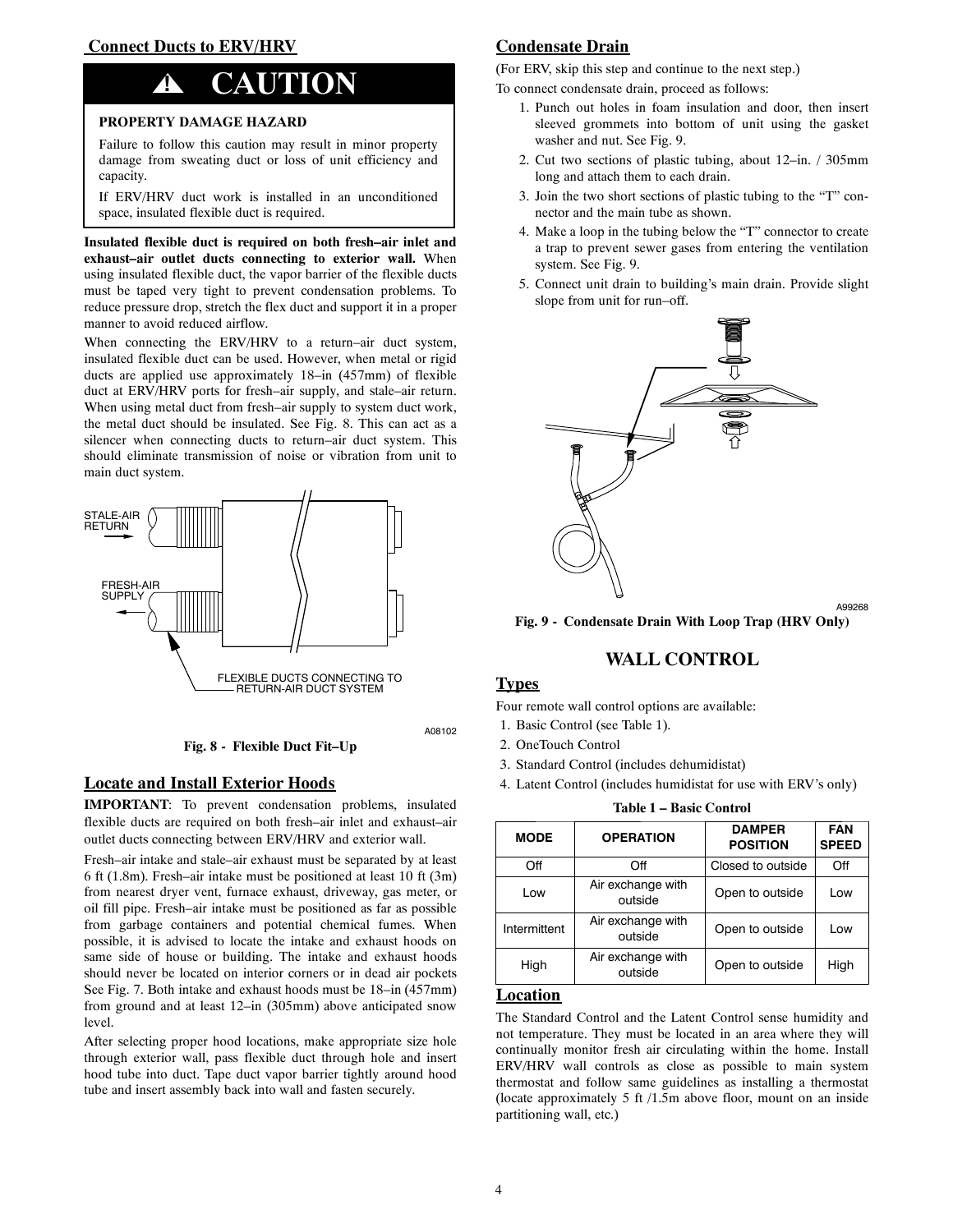## **Wiring**

Remove top cover assembly from wall control and pass thermostat wire through hole located on back of control before attaching to wall. Connect Y, R, G, and B (yellow, red, green, and black) between wall control and ERV/HRV connector following color code. See Fig. 5 and 10. Replace top cover assembly.

**NOTE**: ERV/HRV wall control and circuit board operate on 12VDC.



A98383

## **Operation**

The Standard and Latent wall controls have 4 basic modes of operation, OFF, LOW, HIGH, and INTERMITTENT. Be sure that all modes of operation are fully functional. See Table 1 indicating standard control operation.

**Fig. 10 - Typical Wall Control**

- 1. With switch off, ERV/HRV is inoperative and the LED is out.
- 2. With switch on LOW, ERV/HRV continuously exchanges air with outside. If control is satisfied, blower will run in low speed, otherwise, blower will run on high speed. The LED is illuminated all the time.
- 3. With switch on INTERMITTENT, the ERV/HRV exchanges air with outside on low–speed blower, and unit shuts down when control is satisfied. The ON LED is illuminated all the time, and AIR EXCHANGE LED is illuminated only when unit is running.

## **Humidity Selector**

The humidity selector is a built–in control designed to properly control the level of humidity in the house during the winter and summer months. This control helps avoid condensation problems in upper northern regions where indoor humidity is a problem during the winter season.

**NOTE**: This control is not to be confused with a dehumidistat used during the summer months to control high relative indoor humidity.

Table 2 recommends humidity levels to avoid condensation.

**Table 2 – Recommended Humidity Levels**

| <b>OUTSIDE</b><br><b>TEMPERATURE</b> | <b>DOUBLE-PANE</b><br><b>WINDOWS</b> | TRIPLE-PANE<br><b>WINDOWS</b> |
|--------------------------------------|--------------------------------------|-------------------------------|
| 50°F / 10°C                          | 55%                                  | 65%                           |
| $32^{\circ}$ F / 0 $^{\circ}$ C      | 45%                                  | 55%                           |
| $14^{\circ}$ F / $-10^{\circ}$ C     | 35%                                  | 45%                           |
| $-4^{\circ}$ F / $-20^{\circ}$ C     | 30%                                  | 45%                           |
| $-22^{\circ}$ F / $-30^{\circ}$ C    | 25%                                  | 35%                           |

# **OneTouch Control**

The OneTouch Control can be used as the primary wall control for the ERV/HRV. This control will step through the modes of operation with consecutive presses of the button. The LED indicates which mode is currently selected, Off, Intermittent, Low, or High.

**NOTE**: OneTouch Control does not have a humidity selector.

**NOTE**: OneTouch Intermittent mode exchanges air on low speed for 20 minutes per hour.

## **Latent Control**

**NOTE**: For Latent Controls used with ERVs, to ensure highest degree of humidity control in cooling season, the INTERMITTENT mode should be used.

## **Integrated Control**

All units are equipped with an integrated control, located under the unit, in front of the electrical compartment. Use the push button (1) to control the unit. The LED (2) will then shows on which mode the unit is in. Integrated Control overrides Wall Control function. When LED is off, ventilator responds to Wall Control command. See Fig. 11.



**Fig. 11 - Integrated Control**

A07260

Refer to table below to see how to operate the unit using its integrated control.

| <b>PRESS ON PUSH</b><br><b>BUTTON</b> | <b>LED COLOR</b> | <b>RESULTS</b>           |
|---------------------------------------|------------------|--------------------------|
| Once                                  | Amber            | Unit is on Low<br>Speed  |
| Twice                                 | Green            | Unit is on High<br>Speed |
| <b>Three Times</b>                    | No Light         | Unit is OFF              |

If a problem occurs during the unit operation, its integrated control LED (2) will blink. The color of the blinking light depends on the type of error detected. Refer to Troubleshooting for further details.

**NOTE**: The ERV/HRV may be controlled using the Infinity/Evolution system control. The ERV/HRV may be connected using either a NIM or a 4–Zone Damper Module. See the appropriate instructions if using the NIM or a 4–Zone Damper Module for connection instructions.

The Infinity/Evolution system control will simultaneously control the ERV/HRV and the indoor blower.

Push Button Timers may be used and are connected to the ERV/HRV. However, the Infinity/Evolution system should be set to continuous fan to ensure that the fresh air is circulated in the home. In a Zoned System, at least one zone should be set to continuous fan.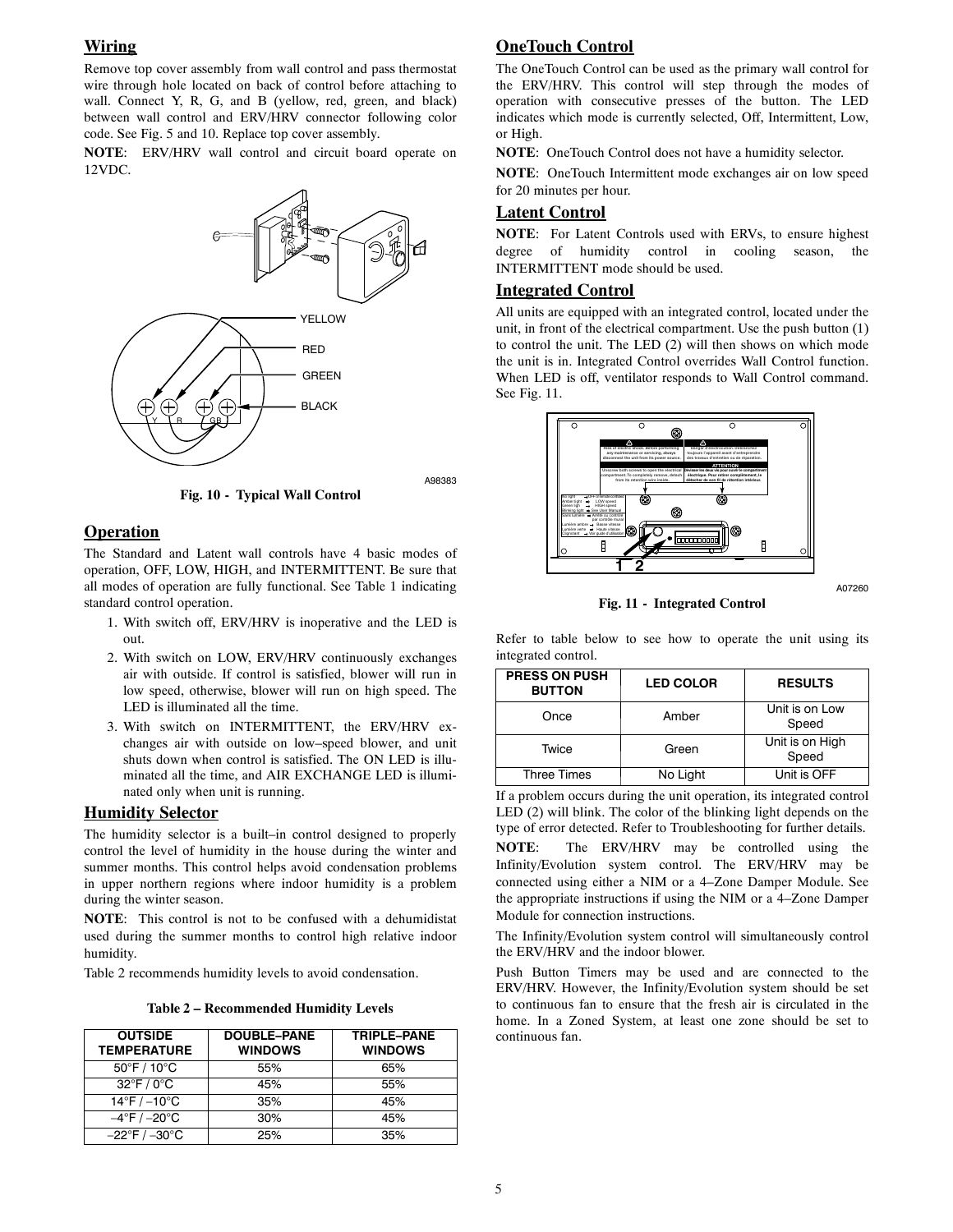# **OPERATING THE ERV/HRV WITH THE INFINITY/EVOLUTION CONTROL**

The ventilator has four settings in heating mode and three settings in cooling mode.

#### **Heating:**

AUTO – the ventilator selects the speed based on indoor humidity and outdoor temperature. It may cycle on/off every 30 minutes depending on humidity and outside temperature.

LOW – low speed all of the time.

HIGH – high speed all of the time.

DEHUM – will only turn on if humidity is 3% over setpoint. The speed is determined by indoor humidity and outdoor temperature.

# **Cooling:**

AUTO – the ventilator selects the speed based on indoor humidity and outdoor temperature. It may cycle on/off every 30 minutes depending on humidity and outside temperature.

LOW – low speed all of the time.

HIGH – high speed all of the time.

If the fan speed is set to Auto and the ventilator wants to run, the fan speed will run at High continuous speed. Otherwise, the fan will stay at the chosen continuous fan speed.

# **BOOT SEQUENCE**

The unit boot sequence is similar to a personal computer boot sequence. Each time the unit is plugged after being unplugged, or after a power failure, the unit will perform a 30–second booting sequence before starting to operate. During the booting sequence, the integrated control LED will light GREEN or AMBER for 5 seconds, and then will shut off for 2 seconds. After that, the LED will light RED for the rest of the booting sequence. During this RED light phase, the unit is checking and resetting the motorized damper position.

Once the motorized damper position completely set, the RED light turns off and the booting sequence is done.

**NOTE**: No command will be taken until the unit is fully booted.

# **ELECTRICAL CONNECTIONS**

# **115–VAC Wiring**

The ERV/HRV operates on 115VAC. It comes with a power cord attached to unit and ready to plug into a fused outlet. Unit must be grounded for proper operation.

All electrical connections must comply with National and Local Electrical Codes, or other ordinances that might apply.

# $\triangle$  **WARN**

#### **ELECTRICAL SHOCK / FIRE HAZARD**

Failure to follow this warning could result in personal injury, death and/or property damage.

Do not use an extension cord as a power source for operating the ERV/HRV.

# **12VDC Wiring**

The ERV/HRV circuit board, wall control, and accessories operate on 12VDC. See Wall Control section, item Wiring and Fig. 5 and 10 for more information.

# **ACCESSORIES**

# **20 Minute Timer**

A push button timer can be used to override the wall control and put the ERV/HRV into high speed for 20 minutes. Connect switches in parallel and connect leads to ERV/HRV terminals I, OC, and OL. See Fig. 12. Push button locations are ideal in special activity areas, such as, bathroom, or kitchen, where high–speed exhaust operation is needed for a short period of time.

**NOTE**: The 20 minute timer will not function properly unless ERV/HRV wall control is applied and working correctly. Timing function is internal to electronic circuit board, it is activated by a momentary contact between OC and OL. The I connection is to illuminate the push button. The maximum number of push button timers that can be applied is 5.

## **60 Minute Adjustable Timer**

A 60 minute adjustable timer can also be used to override wall control and put HRV into high–speed operation for a select amount of time. Connect timer in parallel with push button timers, or to ERV/HRV terminals OC and OL. See Fig. 12.

The 60 minute timer will provide a minimum of 10 minutes, and a maximum of 60 minutes of ventilation at high speed.



**Fig. 12 - Push Button Timer Wiring Layout**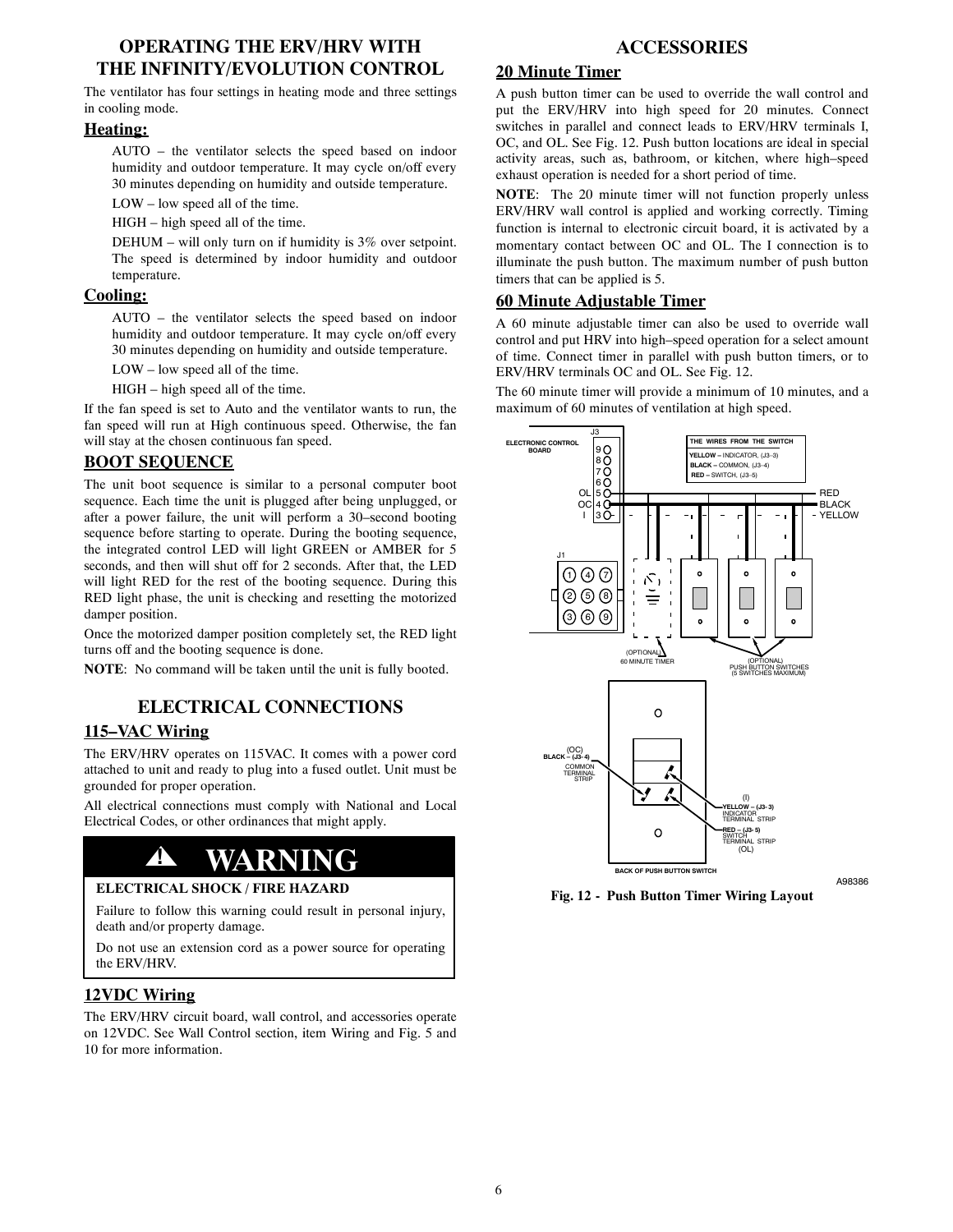### **BALANCING ERV/HRV**

Balancing intake and exhaust airflow is very important for proper system operation and optimum performance when applying an ERV/HRV. Unit balancing prevents a positive and/or negative pressure within the home. Balancing the ERV/HRV is done by applying magnehelic gauge and using the balancing dampers at the fresh air intake and stale air exhaust ducts. See Fig. 13.







A07261

**Fig. 13 - Balancing ERV/HRV**

Airflow is determined by temporarily connecting a magnehelic gauge to the pressure taps on ERV/HRV. See Fig. 14. Balancing chart is located on unit door.



A98400

**Fig. 14 - Magnehelic Gauge**

If supply–air from outside is greater than exhaust–air from the house, an imbalance can result over pressurizing the home. If exhaust–air is greater than supply–air, combustion appliances may backdraft, bringing exhaust fumes into the house. A balanced condition will ensure optimum performance, provide satisfied customers, and avoid expensive callbacks.

Before proceeding with balancing, all windows, doors, and fireplace flues should be tightly closed. No exhaust systems such as range top exhausts, dryer exhaust, fume hoods, bath or roof fans should be in operation. The forced–air furnace (if used for circulation) should be operating in continuous fan mode for normal operating speed.

### **Balancing Procedure**

#### **Step 1 — Set the unit to high speed.**

Make sure that the furnace/air handler blower is ON if the installation is in any way connected to the ductwork of the cold air return. If not, leave furnace/air handler blower OFF. If the outside temperature is below  $32^{\circ}F (0^{\circ}C)$ , make sure the unit is not running in defrost while balancing. (By waiting 10 minutes after plugging the unit in, you are assured that the unit is not in a defrost cycle.)

#### **Step 2 — Magnehelic gauge placement.**

Place the magnehelic gauge on a level surface and adjust it to zero.

#### **Step 3 — Connect tubing from gauge to EX-**

#### **HAUST air flow pressure taps.**

Be sure to connect the tubes to their appropriate high/low fittings. See Fig. 13. If the gauge drops below zero, reverse the tubing connections.

**NOTE**: It is suggested to start with the exhaust air flow reading because the exhaust has typically more restriction than the fresh air, especially in cases of fully ducted installations or source point ventilation. Place the magnehelic gauge upright and level. Record equivalent AIRFLOW of the reading according to the balancing chart.

### **Step 4 — Move tubing to FRESH air flow pressure taps.**

Adjust the fresh air balancing damper until the fresh air flow is approximately the same as the EXHAUST air flow. If fresh air flow is less than exhaust air flow, then go back and adjust the exhaust balancing damper to equal the fresh air flow. See Fig. 13.

#### **Step 5 — Secure both dampers thumb screw in place with tape.**

#### **Step 6 — Record air flow information.**

Write the required air flow information on a label and stick it near the unit for future reference (date, maximum speed air flows, your name, phone number and business address).

**NOTE**: The unit is considered balanced even if there is a difference of  $\pm 10$  CFM (or  $\pm 5$  l/s or 17 m<sup>3</sup>/h) between the two air flows.

#### **Balancing Dampers**

Balancing dampers (sometimes called butterfly dampers) are located in fresh–air intake and stale–air exhaust of the ERV/HRV. See Fig. 13. Insulating over these dampers is strongly recommended after balancing is complete to prevent condensation problems.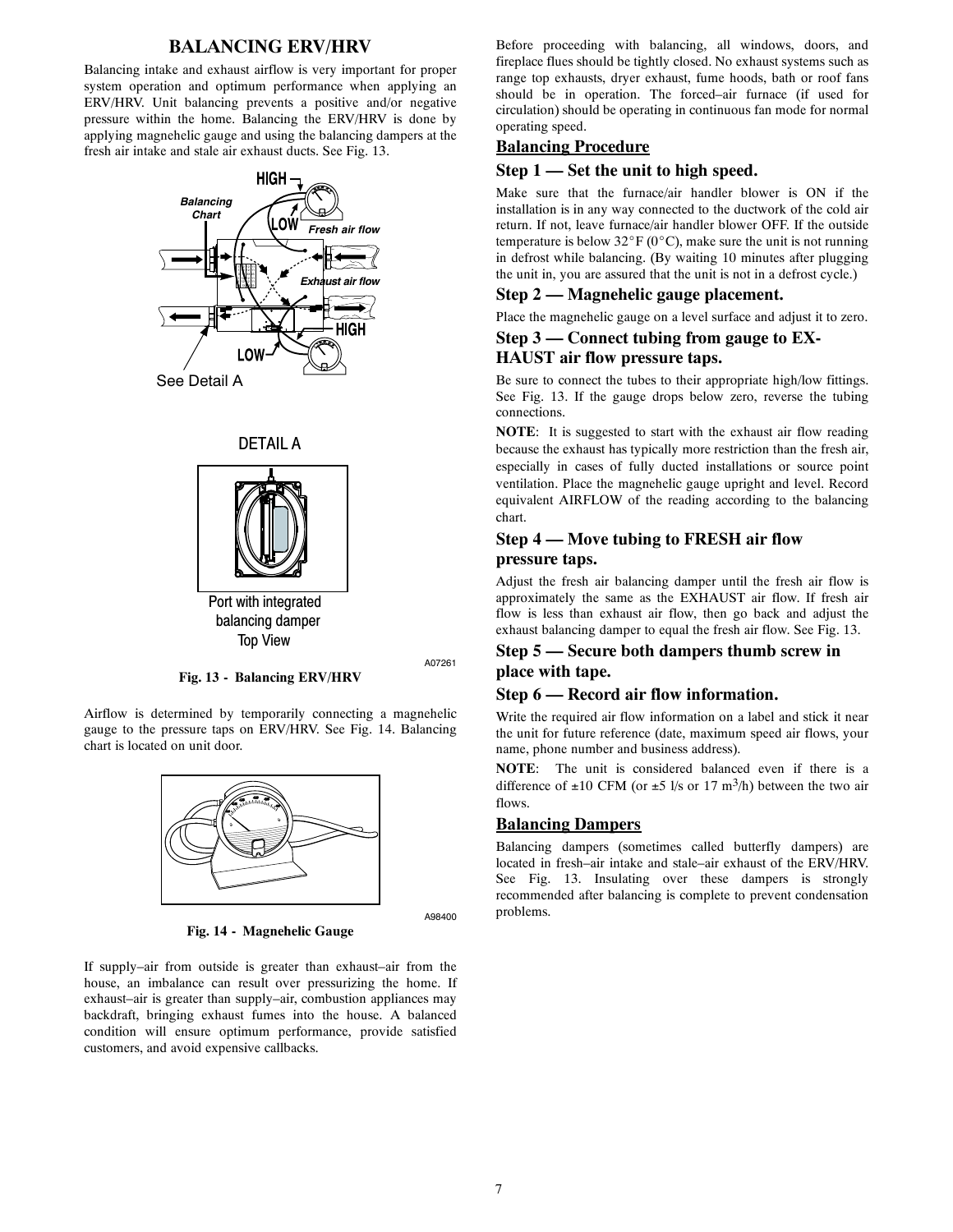# **VENTILATION EVALUATION**

# **! CAUTION**

#### **UNIT DAMAGE HAZARD**

Failure to follow this caution may result in reduced unit efficiency, capacity or unit life.

DO NOT use HRV during construction of a house or when sanding drywall. This type of dust may damage system.

#### **Ventilator Sizing**

Tables 3 and 4 should be used to determine the required airflow for a home. These guidelines are taken from ASHRAE 62.2–2004.

**Table 3 – Ventilation Air Requirements, cfm**

| <b>FLOOR</b> | <b>BEDROOMS</b> |         |         |         |     |
|--------------|-----------------|---------|---------|---------|-----|
| AREA $(t2)$  | $0 - 1$         | $2 - 3$ | $4 - 5$ | $6 - 7$ | >7  |
| < 1500       | 30              | 45      | 60      | 75      | 90  |
| 1501-3000    | 45              | 60      | 75      | 90      | 105 |
| 3001-4500    | 60              | 75      | 90      | 105     | 120 |
| 4501-6000    | 75              | 90      | 105     | 120     | 135 |
| 6001-7500    | 90              | 105     | 120     | 135     | 150 |
| >7500        | 105             | 120     | 135     | 150     | 165 |

**Table 4 – Ventilation Air Requirements, L/s**

| <b>FLOOR</b> |         | <b>BEDROOMS</b> |         |         |    |
|--------------|---------|-----------------|---------|---------|----|
| AREA $(m2)$  | $0 - 1$ | $2 - 3$         | $4 - 5$ | $6 - 7$ | >7 |
| < 139        | 14      | 21              | 28      | 35      | 42 |
| 139.1-279    | 21      | 28              | 35      | 42      | 50 |
| 279.1-418    | 28      | 35              | 42      | 50      | 57 |
| 418.1-557    | 35      | 42              | 50      | 57      | 64 |
| 557.1-697    | 42      | 50              | 57      | 64      | 71 |
| >697         | 50      | 57              | 64      | 71      | 78 |

# **CONTROL BOARD OPERATION**

## **Defrost**

The ERV/HRV continually monitors the outside air temperature. If the outside air is at or below  $23^{\circ}F$  (–5<sup>o</sup>C), the ERV/HRV will initiate a defrost cycle by closing the outside air damper and recirculating warm indoor air through the heat recovery core.

| Table 5 – Defrost Schedule |  |
|----------------------------|--|
|----------------------------|--|

| <b>UNIT</b><br><b>TYPE</b> | 23 to $-17^{\circ}$ F<br>$-5$ to $-27^{\circ}$ C |                 | $-17^{\circ}$ F and below<br>$-27^{\circ}$ C and below |                    |
|----------------------------|--------------------------------------------------|-----------------|--------------------------------------------------------|--------------------|
|                            | Frequency                                        | <b>Duration</b> | <b>Frequency</b>                                       | <b>Duration</b>    |
| <b>HRV</b>                 | 25 min.                                          | 8 min.          | 22 min.                                                | $10 \text{ min}$ . |
| FRV                        | 28 min.                                          | 9 min.          | 22 min.                                                | $10 \text{ min}$ . |

### **Off and Intermittent/Off Mode**

When ERV/HRV is Off, K1 relay is open, and K5 relay is energized which closes outside air damper.

## **High–Speed Air Exchange**

When high–speed air exchange occurs, K1 and K2 relays are energized and K5 relay is de–energized. This opens low–speed contacts, and closes high–speed contact on K2 relay. This also opens contact on K5 relay which opens outside air damper. Then,

115VAC is applied between orange and gray wires on Molex plug (pins 1 and 6) and blower motor runs in high–speed operation.

# **Low–Speed Air Exchange**

When low–speed air exchange occurs, K1 Relay is energized which closes the contacts. K2 and K5 relays are de–energized. This keeps low–speed contacts closed and high–speed contacts open on K2 relay, and opens outdoor air damper. 120VAC is applied between Red and Gray wires on Molex plug (pins 1 and 4) and blower motor runs in low–speed operation.

#### **CARE AND MAINTENANCE**

#### **Door**

ERV/HRV door can be removed by unlatching brief case style latches, then slide door to the right and remove it from hinges. Door must be in place and secured shut for proper operation.

#### **Filter**

Filters in ERV/HRV are washable and should be cleaned every 3 months. Use a vacuum cleaner to remove heaviest portion of accumulated dust, then wash in lukewarm water. Allow filter to completely dry before reinstalling. A dirty air filter will cause excessive strain on blower motor. Never operate unit without a filter. Vacuum out debris.

In addition, regularly check and clean screens on exterior intake and exhaust hoods when necessary.

# **! CAUTION**

#### **UNIT COMPONENT DAMAGE HAZARD**

Failure to follow this caution may result in unit component damage.

DO NOT clean filters in a dishwasher and DO NOT dry them with a heating appliance or permanent damage will result.

#### **Blower Motor and Wheel**

ERV/HRV blower motors are factory lubricated for life. Lubricating bearings is not recommended. However, inspect and clean any accumulated dirt and grease from blower motor and wheel annually.

#### **Cleaning the Core**

ERV is equipped with a special energy recovery core which utilizes a special membrane and allows transfer of sensible and latent energy. The core should always be vacuumed only every 3 months to remove dust and dirt that could prevent transfer of energy. See Fig. 15 and 16.



A05347

**Fig. 15 - ERV Ports on Side (Bottom View)**

8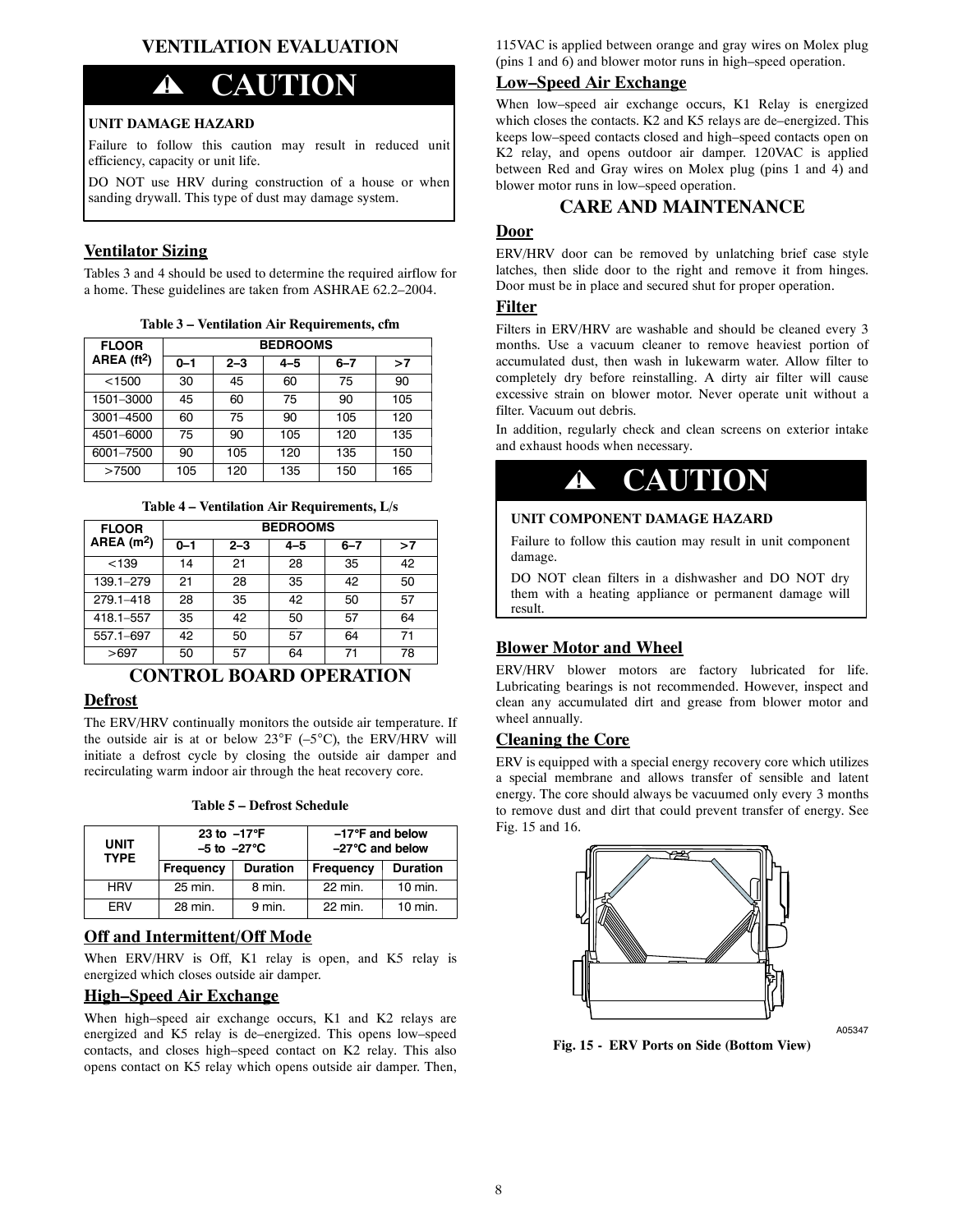

A05348

**Fig. 16 - HRV Ports on Side (Bottom View)**

**NOTE**: The core should only be serviced when outdoor temperature is  $60^{\circ}$ F to  $75^{\circ}$ F (16 $^{\circ}$ C to 24 $^{\circ}$ C) and it is dry.

# **! CAUTION**

#### **UNIT COMPONENT DAMAGE HAZARD**

Failure to follow this caution may result in equipment damage or improper operation.

**DO NOT** use water to clean core or damage will result. In addition, before servicing or removing the core inspect the edges to see if they appear soft (or slightly expanded). This can be normal and due to moisture in the air. **DO NOT** handle or service core until it is dry or air passages can become damaged and/or closed.

# **! WARNING**

#### **ELECTRICAL SHOCK HAZARD**

Failure to follow this warning could result in personal injury or death.

Before installing or servicing system, always turn off main power to system. There may be more than 1 disconnect switch.

# **! CAUTION**

#### **CUT HAZARD**

Failure to follow this caution may result in personal injury.

Sheet metal parts may have sharp edges or burrs. Use care and wear appropriate protective clothing and gloves when handling parts.

# **TROUBLESHOOTING**

#### **NOTE**: Reference Table 6 Troubleshooting Chart

This can be a quick guide in resolving unit problems. It is also recommended to review and understand Wall Control Board Operation and Care and Maintenance sections before continuing.

**NOTE**: If there is a short circuit or an open circuit at thermistor,

CPU will go into a 10 minute defrost cycle every 22 minutes.

## **Override Test**

If desired, the unit can be placed in override test using the procedure below. Override takes priority over a defrost cycle. If using override when outdoor air temperatures call for defrost, the defrost cycle will be temporarily postponed until the override is interrupted or completed.

### **High Speed**

- 1. Disconnect ERV/HRV from 115VAC.
- 1. Unplug wall control wires at control module terminal block inside ERV/HRV.
- 2. Plug ERV/HRV back to 115VAC.
- 3. Attach a wire across J3–8 and J3–9 (B and G) on control module terminal block.
- 4. Close door, this will initiate a high–speed exchange.

#### **Low Speed**

- 1. Unplug ERV/HRV from 115VAC.
- 2. Disconnect wall control wires at control module terminal block inside ERV/HRV.
- 3. Plug ERV/HRV back to 115VAC.
- 4. Connect a 3.0 K ohm resistor between B and G on control module terminal block.
- 5. Close door, this will initiate a low–speed exchange.

#### **Blower Speed Selection**

Unit is factory set to the lowest and highest speed. Installer can lower the high speed or increase the low speed, if required. Connections can be changed at transformer location. See Connection diagram, Fig. 17.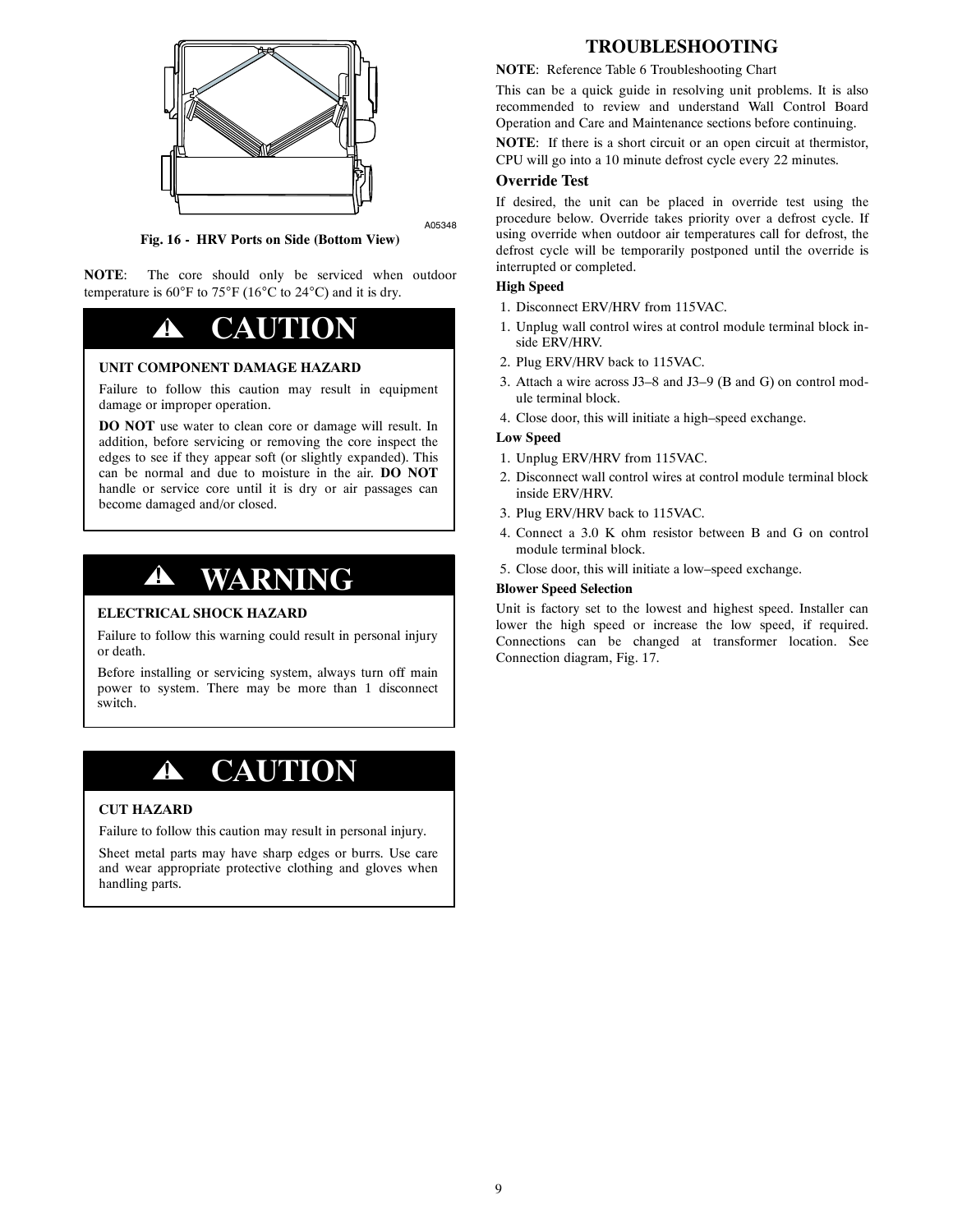#### **Table 6 – Troubleshooting**

If the unit does not work properly, reset the unit by unplugging it for one minute and then replug it. If it is still not working properly, refer to table below.

If the integrated control LED of the unit is flashing, this means the unit sensors detected a problem. See the table below to know where the problem occurs on the unit.

| <b>Error type</b> |                                                                                  | <b>Action</b>                                                                                                          | Unit status                            |
|-------------------|----------------------------------------------------------------------------------|------------------------------------------------------------------------------------------------------------------------|----------------------------------------|
| LED flashes GREEN | Thermistor error                                                                 | Replace the entire port assembly<br>(fresh air from outside port)                                                      | Unit works but will defrost frequently |
| LED flashes AMBER | l Damper error                                                                   | Go to point 5                                                                                                          | Unit does not work                     |
| LED flashes RED   | The door is open and $\cdot$<br>the unit is not unplugged<br>Exhaust motor error | Close the door and press once on the<br>integrated control push button to reset<br>the unit<br>Go to 8 B, C, D, or $E$ | Unit does not work                     |

| <b>Problems</b><br><b>Possible causes</b>                                                                                               |                                                                                           | You should try this                                                                                                                                                                                                                                                                                                                                                                                                                                                                                                                                                     |  |  |
|-----------------------------------------------------------------------------------------------------------------------------------------|-------------------------------------------------------------------------------------------|-------------------------------------------------------------------------------------------------------------------------------------------------------------------------------------------------------------------------------------------------------------------------------------------------------------------------------------------------------------------------------------------------------------------------------------------------------------------------------------------------------------------------------------------------------------------------|--|--|
| 1<br>displayed on Altitude or<br>Deco-Touch wall control<br>The wires may be broken.<br>screen.<br>The wires may have a bad connection. |                                                                                           | Ensure that the color coded wires have been connected to<br>their appropriate places.<br>Inspect every wire and replace any that are damaged.<br>Ensure the wires are correctly connected.                                                                                                                                                                                                                                                                                                                                                                              |  |  |
| There is no outside<br>temperature displayed on<br>Altitude wall control screen                                                         |                                                                                           | NOTE: At its very start-up or after a power failure, it takes<br>some minutes before the outside temperature<br>appears on screen. The delay duration depends on<br>which operation mode the wall control is set. The<br>shortest delay is obtained when the wall control is<br>set on MIN or MAX in VENT Mode.                                                                                                                                                                                                                                                         |  |  |
|                                                                                                                                         | integrated control LED of the unit<br>must flash GREEN).                                  | • Replace the unit thermistor.                                                                                                                                                                                                                                                                                                                                                                                                                                                                                                                                          |  |  |
| control screen alternates<br>between normal display<br>and E3.                                                                          | wall control may be defective.                                                            | Replace the Altitude or Deco-Touch wall control.                                                                                                                                                                                                                                                                                                                                                                                                                                                                                                                        |  |  |
|                                                                                                                                         | • The circuit board may be defective.                                                     | Check if fuse F1 (located on PCB) is blown. In that case,<br>replace fuse F1 as per product nameplate.<br>Unplug the unit. Disconnect<br>NO C NC I OCOLY<br>R G B<br>the main control and the<br>auxiliary control(s) (if need<br>be). Jump G and B terminals.<br><b>VE0097</b><br>Plug the unit back and wait<br>about 10 seconds. If the motors run on high speed and the<br>damper opens, the circuit board is not defective.                                                                                                                                        |  |  |
| The damper actuator does<br>not work.                                                                                                   | defective.<br>The circuit board may be defective.                                         | Unplug the unit. Disconnect the main control and the<br>auxiliary control(s) (if need be). Wait 10 seconds and plug<br>the unit back. Check if the damper opens. If not, use a<br>multimeter and check for 24 VAC on J12-1 and J12-2 (on<br>circuit board). If there is 24 VAC, replace the entire damper<br>assembly.<br>NOTE: It is normal to experience a small delay<br>(7-8 seconds) before detecting the 24 VAC signal<br>at starting-up. This signal will stay during<br>17-18 seconds before disappearing.<br>If there is no 24 VAC, replace the circuit board. |  |  |
| work.                                                                                                                                   |                                                                                           | Ensure that the color coded wires have been connected to<br>their appropriate places.                                                                                                                                                                                                                                                                                                                                                                                                                                                                                   |  |  |
|                                                                                                                                         | The wires may be broken.<br>The wire in the wall OR<br>the wall control may be defective. | Inspect every wire and replace any that are damaged.<br>Remove the wall control and test it right beside the unit<br>using another shorter wire. If the wall control works there,<br>change the wire. If it does not, change the wall control.                                                                                                                                                                                                                                                                                                                          |  |  |
|                                                                                                                                         | The error code E1 is<br>Unit does not work.<br>The wall control does not                  | The wires may be in reverse position.<br>The unit thermistor is defective (the<br>Altitude or Deco-Touch wall .<br>The Altitude or Deco-Touch<br>• The fuse may be defective.<br>The damper actuator or the integrated<br>damper port mechanism may be<br>The wires may be in reverse position.                                                                                                                                                                                                                                                                         |  |  |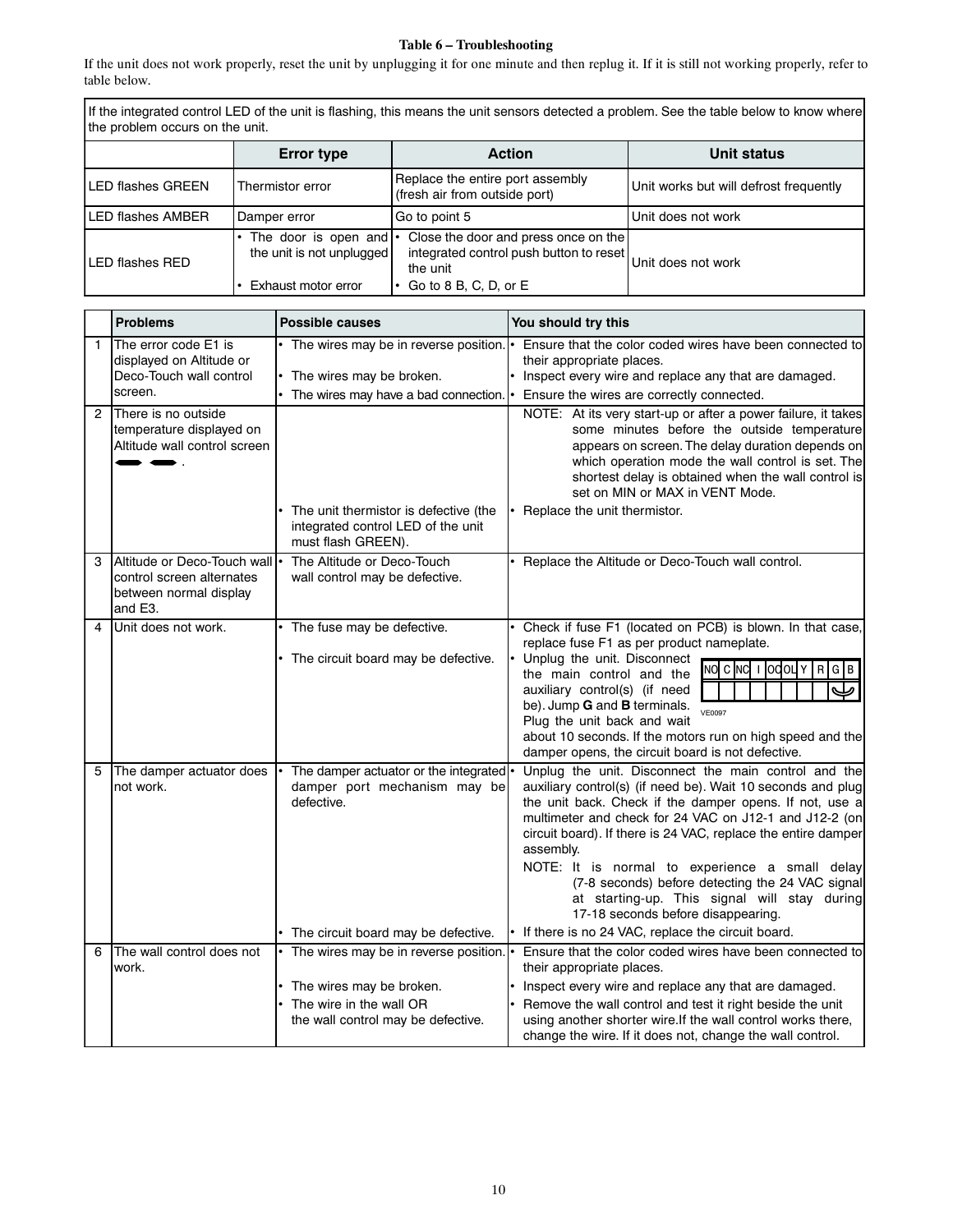# **Table 6 – Troubleshooting (cont.)**

|   | <b>Problems</b>                                                                                                                      | <b>Possible causes</b>                                                                                                                         | You should try this |                                                                                                                                                                                                                                                                                                                                                                                                             |
|---|--------------------------------------------------------------------------------------------------------------------------------------|------------------------------------------------------------------------------------------------------------------------------------------------|---------------------|-------------------------------------------------------------------------------------------------------------------------------------------------------------------------------------------------------------------------------------------------------------------------------------------------------------------------------------------------------------------------------------------------------------|
|   | The Dehumidistat does not<br>work OR the 20-minute<br>push-button timer does not<br>work OR its indicator light<br>does not stay on. | The wires may be in reverse position.<br>The Dehumidistat or push button may .<br>be defective.                                                |                     | Ensure that the color coded wires have been connected to<br>their appropriate places.<br>Jump the OL and OC terminals.<br>NOCNC IOCOLY RGB<br>If the unit switch to high<br>speed.<br>remove<br>the<br>Dehumidistat or push button vE0098<br>and test it right beside the unit using another shorter wire.<br>If it works here, change the wire. If it does not, change the<br>Dehumidistat or push button. |
| 8 | A. The supply motor does<br>not work, but exhaust<br>motor works on both<br>high and low speeds.                                     | The supply motor may be defective.                                                                                                             |                     | Plug supply motor to J5 connector and exhaust motor to J4<br>connector. If the integrated control LED flashes RED, the<br>supply motor is defective. If exhaust motor works, plug back<br>supply motor to J4 connector and exhaust motor to J5<br>connector, then check for supply motor capacitor validity.                                                                                                |
|   |                                                                                                                                      | The supply motor capacitor or the<br>PCB may be defective.                                                                                     |                     | Plug supply motor capacitor to J7 connector and exhaust<br>motor capacitor to J6 connector. If the integrated control<br>LED flashes RED, the supply motor capacitor is defective.<br>If there is no change, the PCB is defective.                                                                                                                                                                          |
|   | B. The integrated control<br>LED flashes RED.                                                                                        | The door is open and the unit is not<br>unplugged.                                                                                             |                     | Put a magnet over the door switch or close the door and<br>press once on the integrated control push button to reset<br>the unit. Check both high and low speeds using integrated<br>push button.                                                                                                                                                                                                           |
|   | C. The integrated control<br>LED flashes RED;<br>exhaust motor does not<br>work on both high and<br>low speeds.                      | • The exhaust motor may be defective.  •                                                                                                       |                     | Plug exhaust motor to J4 connector and supply motor to J5<br>connector. If supply motor works but exhaust motor does<br>not, exhaust motor is defective. If exhaust motor works, plug<br>back supply motor to J4 connector and exhaust motor to J5<br>connector, then check for exhaust motor capacitor validity.                                                                                           |
|   |                                                                                                                                      | The exhaust motor capacitor may be  <br>defective.                                                                                             |                     | Plug exhaust motor capacitor to J6 connector and exhaust<br>motor capacitor to J7 connector. If exhaust motor works but<br>supply motor does not, the exhaust motor capacitor is<br>defective. If there is no change, check validity of transformer<br>or PCB.                                                                                                                                              |
|   |                                                                                                                                      | The transformer or the PCB may be<br>defective.                                                                                                |                     | Move JU1 jumper from pins 2 and 3 to pins 1 and 2. Set the<br>unit on high speed (press 2 times on integrated push button,<br>the LED will light GREEN). If exhaust motor works, the<br>transformer is defective. If it still does not, change the PCB.                                                                                                                                                     |
|   | D. The integrated control<br>LED flashes RED;                                                                                        | The 18 $\mu$ f low speed capacitor wires $\cdot$<br>may have a loose connection.                                                               |                     | Check both low speed capacitor wires connections.                                                                                                                                                                                                                                                                                                                                                           |
|   | exhaust motor does not<br>work on low speed but<br>works on high speed.                                                              | The 18 $\mu$ f low speed capacitor or<br>the PCB may be defective.                                                                             |                     | • Plug the RED wire from J9 connector to RED wire from<br>transformer. If it works, the 18 $\mu$ f low speed capacitor is<br>defective. If it is not working, the PCB is defective.                                                                                                                                                                                                                         |
|   | E. The integrated control<br>LED flashes RED;<br>exhaust motor does not                                                              | The connection between BLUE wire <sup>1</sup> Check BLUE wires connection.<br>from J9 connector to BLUE wire from<br>transformer may be loose. |                     |                                                                                                                                                                                                                                                                                                                                                                                                             |
|   | work on high speed but<br>works on low speed.                                                                                        | The transformer or the PCB may be <sup>•</sup><br>defective.                                                                                   |                     | Move JU1 jumper from pins 2 and 3 to pins 1 and 2. Set the<br>unit on high speed (press 2 times on integrated push button,<br>the LED will light GREEN). If exhaust motor works, the<br>transformer is defective. If it still does not, change the PCB.                                                                                                                                                     |
| 9 | The defrost cycle does not<br>work (the fresh air duct is<br>frozen) OR the fresh air                                                | Ice deposit may be hindering the • Remove the ice.<br>damper operation.                                                                        |                     | • The damper rod or the port damper • Inspect these parts and replace if necessary.                                                                                                                                                                                                                                                                                                                         |
|   | distributed is very cold.                                                                                                            | itself may be broken.<br>The damper actuator or circuit board   See point 5.<br>may be defective.                                              |                     |                                                                                                                                                                                                                                                                                                                                                                                                             |
|   | 10 The integrated control<br>push button does not work.                                                                              | The 30-second boot sequence is not   See Boot Sequence.<br>completed.                                                                          |                     |                                                                                                                                                                                                                                                                                                                                                                                                             |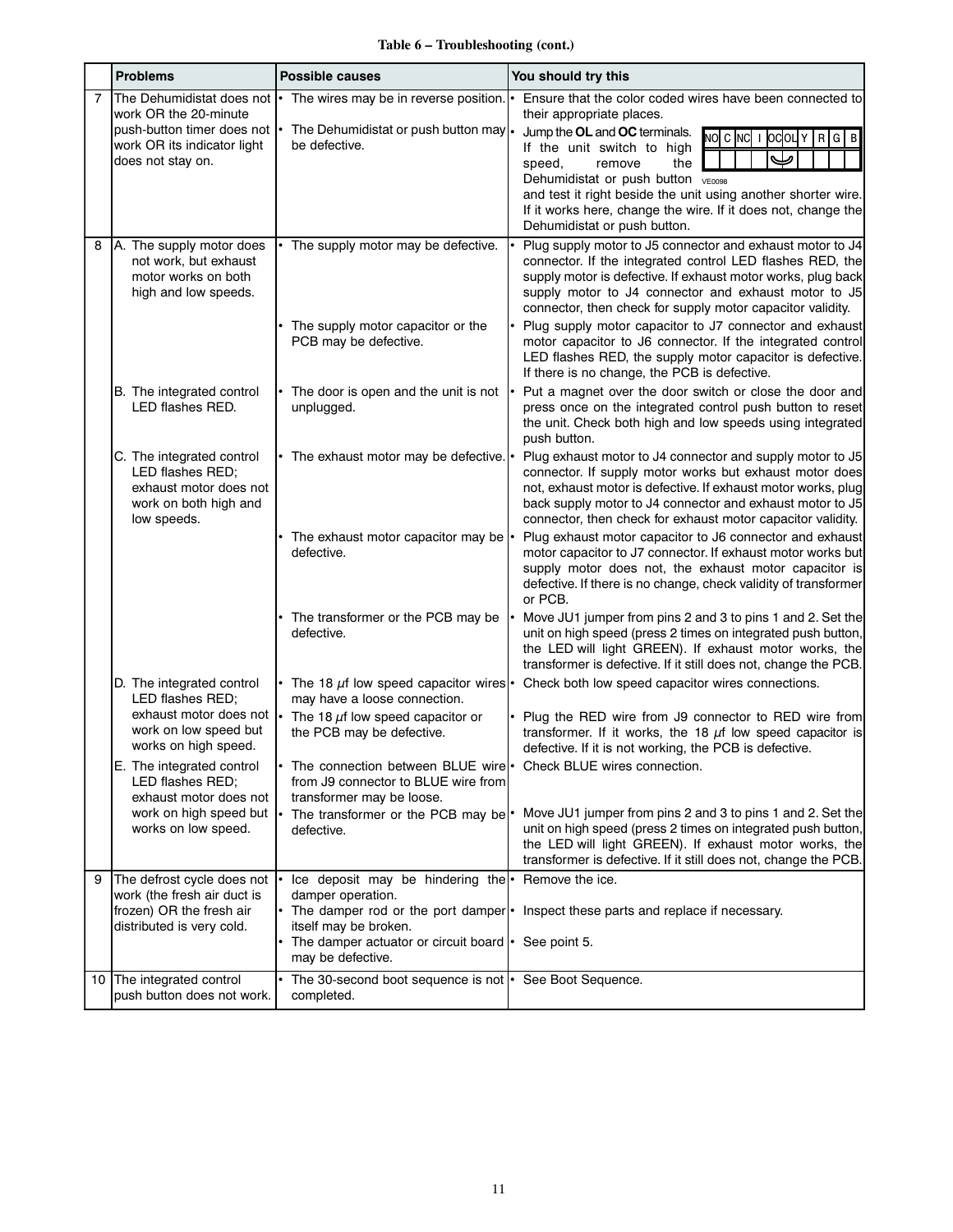#### **Table 7 – Temperature / Ohm Relationship**

| TEMP.<br>$(^{\circ}F / ^{\circ}C)$ | <b>RESISTANCE</b><br>(OHMS) | TEMP.<br>$(^{\circ}F / ^{\circ}C)$ | <b>RESISTANCE</b><br>(OHMS) |
|------------------------------------|-----------------------------|------------------------------------|-----------------------------|
| $-9/ -23$                          | 78330                       | 46/8                               | 19480                       |
| $-8/ -22$                          | 74610                       | 48/9                               | 18700                       |
| $-6$ / $-21$                       | 71100                       | 50/10                              | 17960                       |
| $-4$ / $-20$                       | 67770                       | 52/11                              | 17240                       |
| $-2/-19$                           | 64570                       | 54/12                              | 16560                       |
| $-.4/-18$                          | 61540                       | 55/13                              | 15900                       |
| $1/-17$                            | 58680                       | 57/14                              | 15280                       |
| $3/-16$                            | 55970                       | 59/15                              | 14690                       |
| $5/ - 15$                          | 53410                       | 61/16                              | 14120                       |
| $7 / -14$                          | 50980                       | 63/17                              | 13580                       |
| $9/ - 13$                          | 48680                       | 64/18                              | 13060                       |
| $10/-12$                           | 46500                       | 66 / 19                            | 12560                       |
| $12 / -11$                         | 44430                       | 68 / 20                            | 12090                       |
| $14 / -10$                         | 42470                       | 70/21                              | 11630                       |
| $16/-9$                            | 40570                       | 72/22                              | 11200                       |
| $18/-8$                            | 38770                       | 73 / 23                            | 10780                       |
| $19/-7$                            | 37060                       | 75/24                              | 10380                       |
| $21 / -6$                          | 35440                       | 77/25                              | 10000                       |
| $23/-5$                            | 33900                       | 79 / 26                            | 9632                        |
| $25/-4$                            | 32440                       | 81/27                              | 9281                        |
| $27/-3$                            | 31050                       | 82/28                              | 8944                        |
| $28 / -2$                          | 29730                       | 84 / 29                            | 8622                        |
| $30 / -1$                          | 28480                       | 86 / 30                            | 8313                        |
| 32/0                               | 27280                       | 88/31                              | 8014                        |
| 34/1                               | 26130                       | 90/32                              | 7728                        |
| 36/2                               | 25030                       | 91/33                              | 7454                        |
| $\overline{37/3}$                  | 23990                       | 93/34                              | 7192                        |
| 39/4                               | 23000                       | 95/35                              | 6940                        |
| 41/5                               | 22050                       | 97/36                              | 6699                        |
| 43/6                               | 21150                       | 99/37                              | 6467                        |
| 45/7                               | 20300                       | 100/38                             | 6245                        |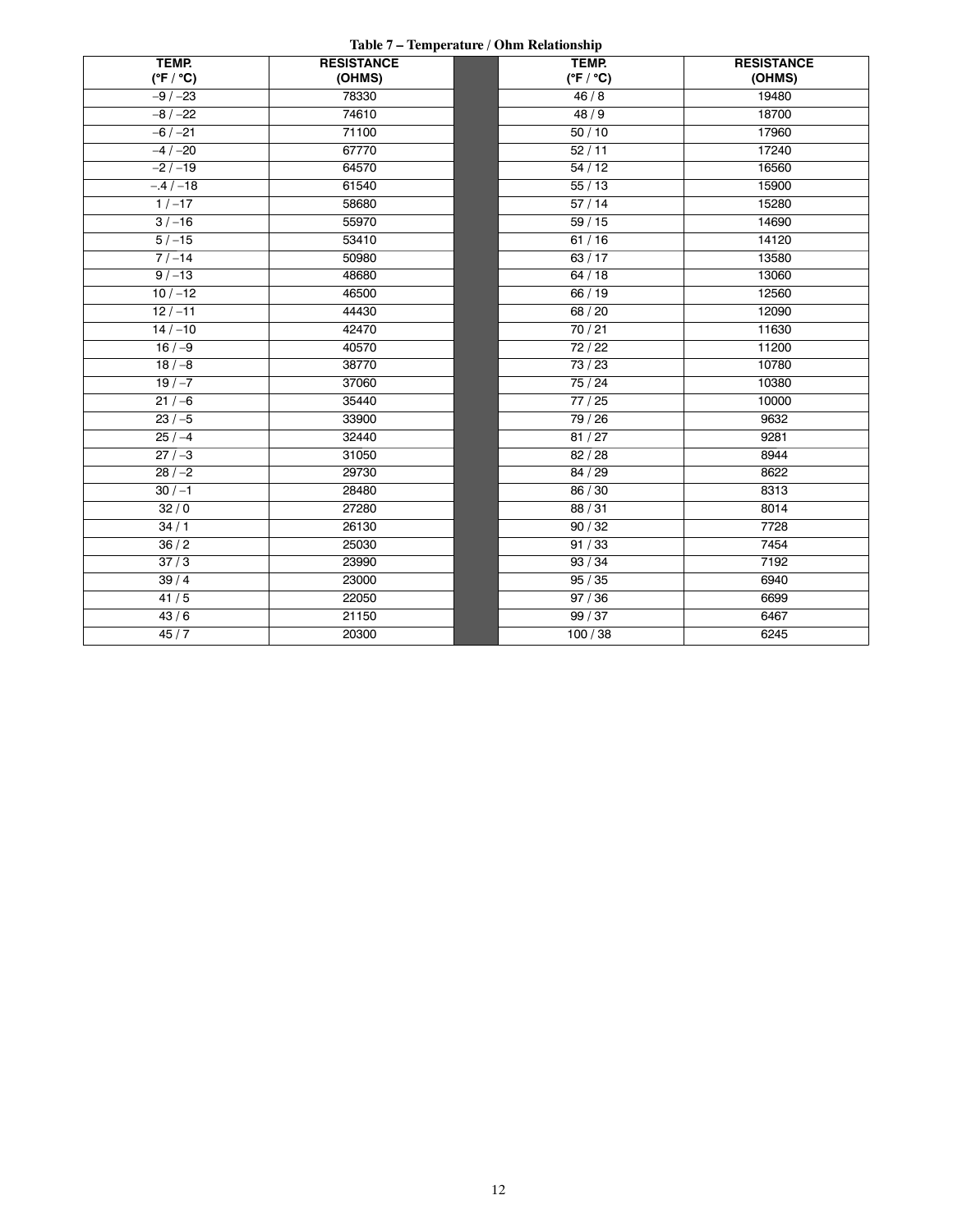

**Fig. 17 - ERV / HRV Wiring Diagram**

A12507